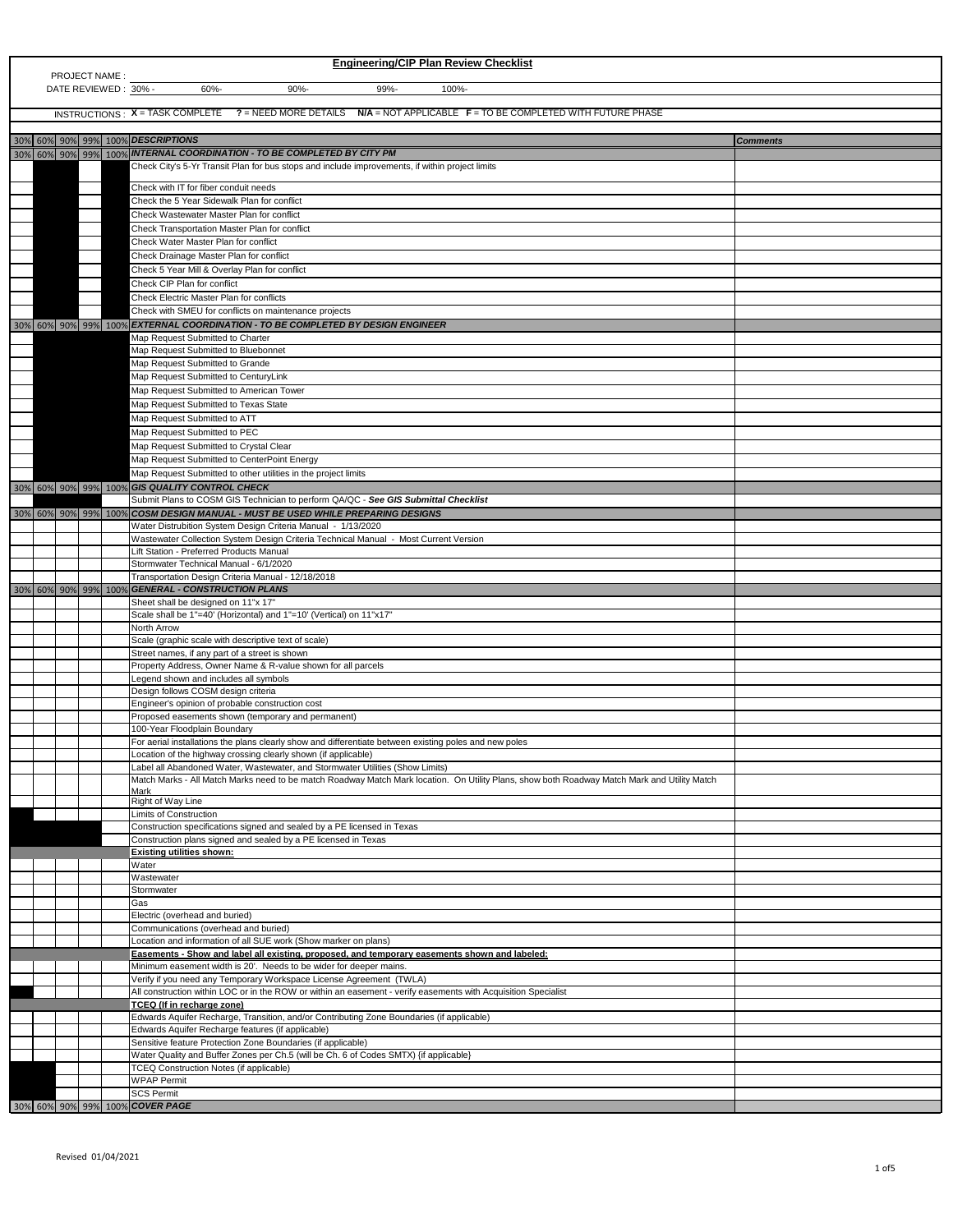|  |  |                      | 30% 60% 90% 99% 100% DESCRIPTIONS                                                                                                                                                        | <b>Comments</b> |
|--|--|----------------------|------------------------------------------------------------------------------------------------------------------------------------------------------------------------------------------|-----------------|
|  |  |                      | City of San Marcos Logo                                                                                                                                                                  |                 |
|  |  |                      | Project Name, limits, length and description                                                                                                                                             |                 |
|  |  |                      | Location map with the limits of the project clearly defined with major street or highway names/designations                                                                              |                 |
|  |  |                      | Signature blocks for all relevant personnel                                                                                                                                              |                 |
|  |  |                      | Names/Logos of each design firm responsible for plans                                                                                                                                    |                 |
|  |  |                      | Design Engineers Seal                                                                                                                                                                    |                 |
|  |  |                      | TDLR number (if required)                                                                                                                                                                |                 |
|  |  |                      | Index of all sheets (or separate index sheet)                                                                                                                                            |                 |
|  |  |                      | 30% 60% 90% 99% 100% <b>GENERAL NOTES</b>                                                                                                                                                |                 |
|  |  |                      | CIP general Construction Notes. Most current from webpage.                                                                                                                               |                 |
|  |  |                      | Provide a sequence of Construction List (if there is no separate Phase Plan)                                                                                                             |                 |
|  |  |                      | 30% 60% 90% 99% 100% QUANTITY TABLE<br>Overall quantity sheet with breakdown by sheet (or bid quantities shown on each sheet)                                                            |                 |
|  |  |                      | Spec reference shown?                                                                                                                                                                    |                 |
|  |  |                      | 30% 60% 90% 99% 100% PROJECT LAYOUT & SURVEY                                                                                                                                             |                 |
|  |  |                      | Survey control points shown in plan view?                                                                                                                                                |                 |
|  |  |                      | COSM monuments shown?                                                                                                                                                                    |                 |
|  |  |                      | Geotechnical Bores shown, if any where obtained?                                                                                                                                         |                 |
|  |  |                      | Table of Northing, Easting and Elevation listed for each control point                                                                                                                   |                 |
|  |  |                      | 30% 60% 90% 99% 100% TYPICAL SECTION                                                                                                                                                     |                 |
|  |  |                      | Dimensions shown from face of curb to face of curb to match transportation design manual                                                                                                 |                 |
|  |  |                      | Existing and Proposed ROW/Easements shown?                                                                                                                                               |                 |
|  |  |                      | Paving thickness > geotechnical recommendation.                                                                                                                                          |                 |
|  |  |                      | Paving base shown extending 3' from back of curb to match detail?                                                                                                                        |                 |
|  |  |                      | Paving thickness at lip of gutter should match curb thickness. 6" typical.                                                                                                               |                 |
|  |  |                      | $\vert$ 30% $\vert$ 60% $\vert$ 90% $\vert$ 99% $\vert$ 100% $\vert$ TREE MITIGATION (IF REQUIRED OR SHOW ON E&S PLANS)                                                                  |                 |
|  |  |                      | Existing Tree List. Indicate if saved or removed list. Show size and species.<br>Tree Table shall list: Tag Number, Species, Diameter, Removal/Protection/ within limits of contruction. |                 |
|  |  |                      | Tree Mitigation List (trees proposed in landscape plans or E&S plans)                                                                                                                    |                 |
|  |  |                      | 30% 60% 90% 99% 100% EROSION & SEDIMENTATION CONTROLS                                                                                                                                    |                 |
|  |  |                      | Show tree protection/removal with details                                                                                                                                                |                 |
|  |  |                      | Tree Removal List. Show size and species. (if no tree mitigation section)                                                                                                                |                 |
|  |  |                      | Temporary fencing necessary to turn cattle if applicable called out along entire LOC                                                                                                     |                 |
|  |  |                      | Temporary Sedimentation Ponds (per TCEQ permit) for disturbed drainage areas greater than 5 acres. See permit for exceptions.                                                            |                 |
|  |  |                      | Show existing and proposed storm structures                                                                                                                                              |                 |
|  |  |                      | Existing contours and proposed flow arrows (1' Typical, 2' max)                                                                                                                          |                 |
|  |  |                      | TPDES Stormwater Pollution Prevention & EPIC Sheet - Use TXDOT template                                                                                                                  |                 |
|  |  |                      | Seeding with soil retention blankets or sod. Match existing where required (verify seeding with any easement agreement).                                                                 |                 |
|  |  |                      | Sod is preferred for repairs in front of existing residential neighborhoods                                                                                                              |                 |
|  |  |                      | Irrigation requirements specified for establishing grass                                                                                                                                 |                 |
|  |  |                      | 30%  60%  90%  99%  100%  CONSTRUCTION PHASING (TRAFFIC CONTROL NARRATIVE)                                                                                                               |                 |
|  |  |                      | Simple Plan - no section needed; shown with General Notes                                                                                                                                |                 |
|  |  |                      | Detailed Phasing needed - must coordinate with TCP<br>30% 60% 90% 99% 100% TRAFFIC CONTROL PLAN - DETAILED VERSION                                                                       |                 |
|  |  |                      | Show typical section for each phase                                                                                                                                                      |                 |
|  |  |                      | Verify 10.5' minimum (11' preferred) width for all lanes                                                                                                                                 |                 |
|  |  |                      | 4' Pedestrian route accounted for?                                                                                                                                                       |                 |
|  |  |                      | If low profile concrete barriers (LPC) are used, need to include 1' contingency from LPC to edge of travel lane                                                                          |                 |
|  |  |                      | Did you drive all detours to confirm they are acceptable? No one ways or road too narrow?                                                                                                |                 |
|  |  |                      | Overall key map required for each phase?                                                                                                                                                 |                 |
|  |  |                      | Detailed layout required for each phase?                                                                                                                                                 |                 |
|  |  |                      | Include COA or TxDOT details; as referred to in the TCP.                                                                                                                                 |                 |
|  |  |                      | 30% 60% 90% 99% 100% REMOVAL                                                                                                                                                             |                 |
|  |  |                      | Removal plan required?                                                                                                                                                                   |                 |
|  |  |                      | 30% 60% 90% 99% 100% ROADWAY                                                                                                                                                             |                 |
|  |  |                      | Call out non-standard curb limits on plans (Catch is standard)<br>If Mill and Overlay, must construct ADA compliant ramps                                                                |                 |
|  |  |                      | Location and Identification number clearly identified for all TxDOT highways                                                                                                             |                 |
|  |  |                      | Horizontal layout points, bearings and distances, curve data                                                                                                                             |                 |
|  |  |                      | Roadway base shall be 3' behind back of curb. Verify quantities are correct.                                                                                                             |                 |
|  |  |                      | Sidewalk and/or hike and bike trail locations and dimensions for proposed and existing curb, etc.                                                                                        |                 |
|  |  |                      | Verify intersections sight distance (horizontal and vertical) are compliant. Reference section 1.4 of TDM.                                                                               |                 |
|  |  |                      | Bus stop shelters, if any, designed per Table 7-3 of TDM                                                                                                                                 |                 |
|  |  |                      | Street design is compliant with Tables 1-1 to 1-5 of the TDM                                                                                                                             |                 |
|  |  |                      | Cross-slope shown as minimum of 1.5% or maximum of 3%. (2% Preferred)                                                                                                                    |                 |
|  |  |                      | Minimum curb return radius per Table 1-12 of TDM                                                                                                                                         |                 |
|  |  |                      | <b>PROFILE:</b>                                                                                                                                                                          |                 |
|  |  |                      | Existing & proposed centerline elevations                                                                                                                                                |                 |
|  |  |                      | Existing right-of-way elevations and 10' - 30' past right-of-way, as required                                                                                                            |                 |
|  |  |                      | All crosswalks cross slopes should be designed at 1.5%                                                                                                                                   |                 |
|  |  |                      | Check placement of crown in road also catch or spill curbs and drainage area                                                                                                             |                 |
|  |  |                      | Vertical curve data with appropriate K value per speed limit. Reference section 1.5.3 of TDM                                                                                             |                 |
|  |  | 30% 60% 90% 99% 100% | GRADING PLANS FOR INTERSECTIONS                                                                                                                                                          |                 |
|  |  |                      | Intermediate top of curb elevations along street                                                                                                                                         |                 |
|  |  |                      | Directional flow arrows - interior of lots<br>For valley gutters, identify the ADA path on the typical section if if the path crosses the valley gutters                                 |                 |
|  |  |                      | Show 1.5% ADA path along the cross-walk                                                                                                                                                  |                 |
|  |  |                      | Corner of lot elevations                                                                                                                                                                 |                 |
|  |  |                      | 30% 60% 90% 99% 100% DRIVEWAYS                                                                                                                                                           |                 |
|  |  |                      | Driveway table or P&P for all driveways on reconstruction projects. (P&P prefered for full depth reconstruction)                                                                         |                 |
|  |  |                      | Minimum curb return radius per Table 5-1 & 5-2 of TDM                                                                                                                                    |                 |
|  |  |                      | Spacing per Table 5-1 & 5-2 of TDM                                                                                                                                                       |                 |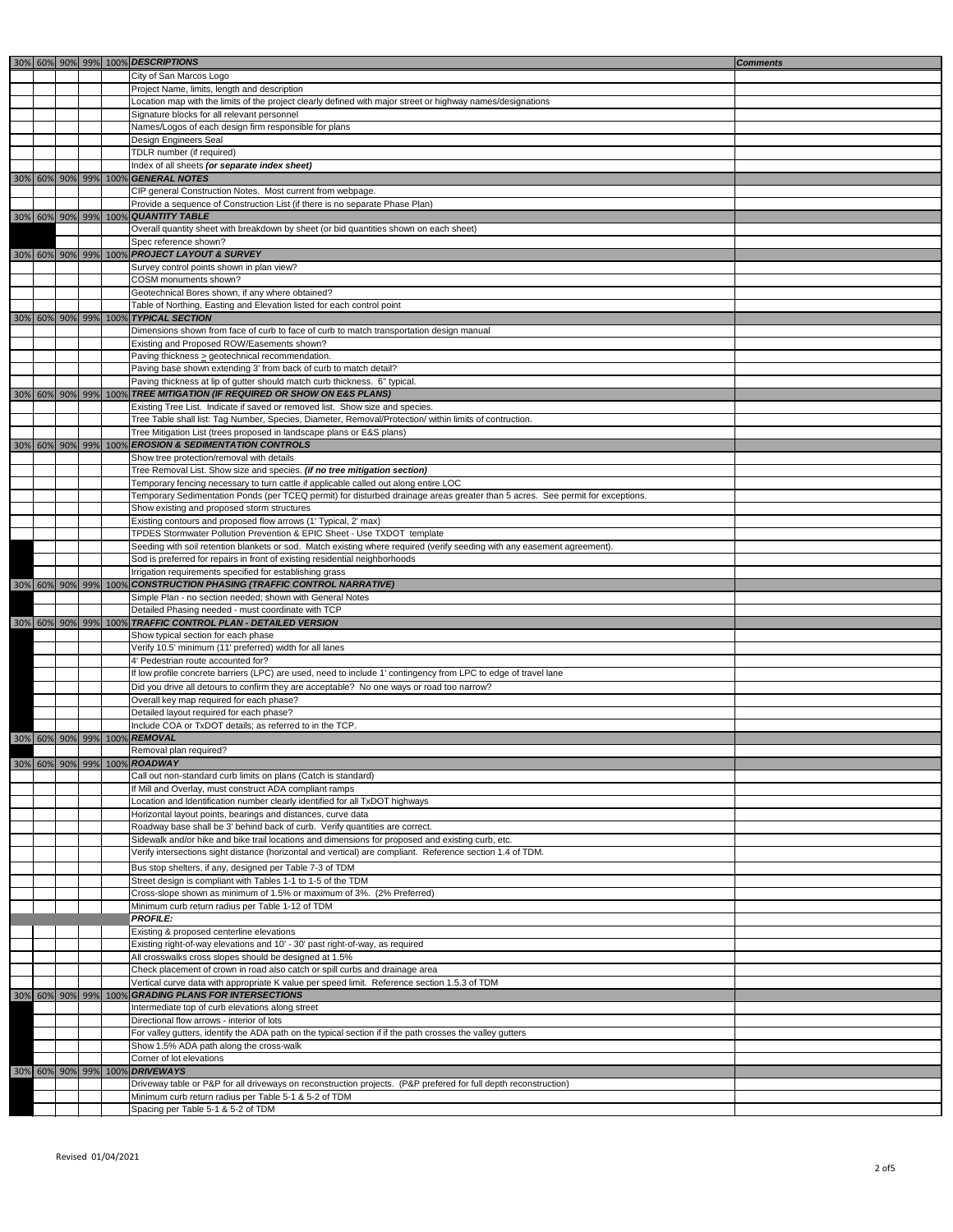Revised 01/04/2021

|  |  | 30% 60% 90% 99% 100% DESCRIPTIONS                                                                                                                                                            | <b>Comments</b> |
|--|--|----------------------------------------------------------------------------------------------------------------------------------------------------------------------------------------------|-----------------|
|  |  | Show retaining walls that intersect driveways. Does retaining wall need to extend up driveway?                                                                                               |                 |
|  |  | Verify slope in profile meets requirements shown in standard details (433S-A-SM)                                                                                                             |                 |
|  |  | A copy of a TxDOT permit is provided for each proposed driveway on TxDOT roadway(s)                                                                                                          |                 |
|  |  | 30% 60% 90% 99% 100% DRAINAGE                                                                                                                                                                |                 |
|  |  | <b>Hydrologic Calculations</b>                                                                                                                                                               |                 |
|  |  | Detailed calculations such as routing program computations should be documented in a drainage report                                                                                         |                 |
|  |  | - Show both 25 & 100-year storm events using Atlas 14 rainfall data Per Storm Water Technical Manual (STM) 3.2.1.6.3                                                                         |                 |
|  |  | ~Both "on-site" and "overall"/"downstream" calculations provided<br>Rational Method calcs shown on plan sheets                                                                               |                 |
|  |  | ~Drainage Area, Runoff Coefficients, Impervious Cover, Time of Concentration, Rainfall Intensity, and Peak Runoff (flow) for each subbasin                                                   |                 |
|  |  |                                                                                                                                                                                              |                 |
|  |  | SCS Method supporting calcs shown on plan sheets                                                                                                                                             |                 |
|  |  | ~Drainage area, Weighted Curve Number computation, Impervious Cover, Time of Concentration, Flow Path, and Peak Runoff (flow) for each subbasin                                              |                 |
|  |  |                                                                                                                                                                                              |                 |
|  |  | <b>Drainage Area Map</b>                                                                                                                                                                     |                 |
|  |  | "Existing" Overall Drainage Area Map with existing drainage areas and topography shown with minimum 1' contours                                                                              |                 |
|  |  | "Proposed" Overall Drainage Area Map with proposed drainage areas and topography shown with minimum 1' contours                                                                              |                 |
|  |  | On-site Proposed Drainage Area Map for smaller drainage areas captured such as sub-areas to each inlet                                                                                       |                 |
|  |  | Flow direction arrows, Time of Concentration lines and type segments, & flowplaths shown                                                                                                     |                 |
|  |  | Indicate points of analysis on Drainage Plans where flow leaves the site that include flow comparison tables, existing versus proposed                                                       |                 |
|  |  | Show FEMA Floodway and Floodplain Boundaries (ref. FIRM panel No. and date and pending CLOMR or LOMR case numbers)                                                                           |                 |
|  |  | Show Water Quality and Buffer Zones per CoSM Land Development Code (LDC) Section 6.2.2                                                                                                       |                 |
|  |  | Show Ordinary High Water Mark in Waters of the US                                                                                                                                            |                 |
|  |  | <b>Detention Basin, if required</b><br>Detention Basin Outlet Structure showing stage outflow elevations for 2, 10, 25, and 100-year storm events. Required internal rock baffle per section |                 |
|  |  | STM 3.3.5.6.                                                                                                                                                                                 |                 |
|  |  | Detention Basin Inlet Structure (headwall/energy dissipaters)                                                                                                                                |                 |
|  |  | Stage-storage-discharge relationships for detention facilities shown on table                                                                                                                |                 |
|  |  | <b>Design Sheets</b>                                                                                                                                                                         |                 |
|  |  | All structures and pipes labeled                                                                                                                                                             |                 |
|  |  | For open channels ~ Show cross-section and label 100-year HGL & Freeboard                                                                                                                    |                 |
|  |  | Curb/Grate Inlet sizing calculations per STM 3.3.3                                                                                                                                           |                 |
|  |  | Max. 500' between Junction boxes per STM 3.3.4.3                                                                                                                                             |                 |
|  |  | Area inlet preferred - do not use grate; need to specify raised 4-sided inlet. PS approval required for using grate inlet                                                                    |                 |
|  |  | Plan sheets showing proposed topography with 1' contour intervals tying to existing                                                                                                          |                 |
|  |  | <b>Profile shown for all Storm Pipe:</b>                                                                                                                                                     |                 |
|  |  | Show Pipe size, Length and Slope                                                                                                                                                             |                 |
|  |  | Show Material and specify including Class III or Class IV RCP                                                                                                                                |                 |
|  |  | Manhole stations & top of rim elevation called out                                                                                                                                           |                 |
|  |  | Invert elevation called out; include direction and in/out at each callout.<br>Top of existing and proposed ground shown                                                                      |                 |
|  |  | Elevations shown on all grade breaks                                                                                                                                                         |                 |
|  |  | Show 25 and 100-year HGL, flows, and velocities on storm sewer profile and tail water if applicable.                                                                                         |                 |
|  |  | Open Channel ~ Show 100 year flows, velocity & hydraulic grade line                                                                                                                          |                 |
|  |  | Are you trapping water on private property? Refer to cross-sections. Need open back inlets?                                                                                                  |                 |
|  |  | Headwall and energy dissipaters showing outflow velocity                                                                                                                                     |                 |
|  |  | 30% 60% 90% 99% 100% STRUCTURAL                                                                                                                                                              |                 |
|  |  | Structural plan required?                                                                                                                                                                    |                 |
|  |  | 30% 60% 90% 99% 100% RETAINING WALLS                                                                                                                                                         |                 |
|  |  | Retaining walls with top of wall and bottom of wall elevations                                                                                                                               |                 |
|  |  | Verify footing does on conflict with utility crossing                                                                                                                                        |                 |
|  |  | Any special finishes on the wall; if so, special provision included?                                                                                                                         |                 |
|  |  | Details for each retaining wall design included?<br>Control point for off-set indicated on the detail?                                                                                       |                 |
|  |  | Pay limits indicated on detail?                                                                                                                                                              |                 |
|  |  | If footing is used as sidewalk; did you clarify how payment will measured?                                                                                                                   |                 |
|  |  | 30% 60% 90% 99% 100% WATER MAIN                                                                                                                                                              |                 |
|  |  | Existing utilities, all connections to, and crossings of existing utilities shown                                                                                                            |                 |
|  |  | Meter size, type, and location listed on the plans                                                                                                                                           |                 |
|  |  | If you are "relocating" meters & meter box, verify you have proper pay items. See Mods 504S.                                                                                                 |                 |
|  |  | Verify no existing meters are installed in the sidewalk; if so, add note requiring meter to relocated outside sidewalk.                                                                      |                 |
|  |  | Existing meter sizes labeled with irrigation or residential use (Irrigation meters require Backflow Preventer)                                                                               |                 |
|  |  | Lines shall be looped or an Automatic Flush Valve will be installed                                                                                                                          |                 |
|  |  | Stations called out for Hydrants, Tee's, Valves, Crosses, Bends, etc. (angle of bends included)                                                                                              |                 |
|  |  | Bold and label all proposed lines                                                                                                                                                            |                 |
|  |  | Label all that are to be abandoned                                                                                                                                                           |                 |
|  |  | Station equation given from street centerline with offset at Match Marks                                                                                                                     |                 |
|  |  | If bores included, show stationing at each end and size of encasement                                                                                                                        |                 |
|  |  | Air Release Valve on 16" or larger lines at all high points                                                                                                                                  |                 |
|  |  | Are drain valves needed on 12" or larger lines at all low points?                                                                                                                            |                 |
|  |  | Field verify service size and type.<br>Water department to verify all valves are working. City PM to coordinate                                                                              |                 |
|  |  | Restrained Lengths - Call out all pipe mechanical restraints and provide calculations - required on water lines at all bends and intersections points in                                     |                 |
|  |  | accordance with manufacturer recommendation (Ford Uniflange and EBBA Iron Megalugs). May show in profile or plan view.                                                                       |                 |
|  |  |                                                                                                                                                                                              |                 |
|  |  | Valves located in an open field need Valve Location Markers (detail included?)                                                                                                               |                 |
|  |  | All legs of the main at a tee or cross shall have a valve (excludes FH)                                                                                                                      |                 |
|  |  | MUST use cut-in tee if connecting to line of equal size                                                                                                                                      |                 |
|  |  | Transmission lines needs a temporary sample port at least every 1000 ft.                                                                                                                     |                 |
|  |  | Fire hydrants located on property line (between properties)                                                                                                                                  |                 |
|  |  | Fire Hydrant Spacing Verified: See Table 3 of Water Design Manual                                                                                                                            |                 |
|  |  | 300 feet for commercial                                                                                                                                                                      |                 |
|  |  | 500 feet for residential                                                                                                                                                                     |                 |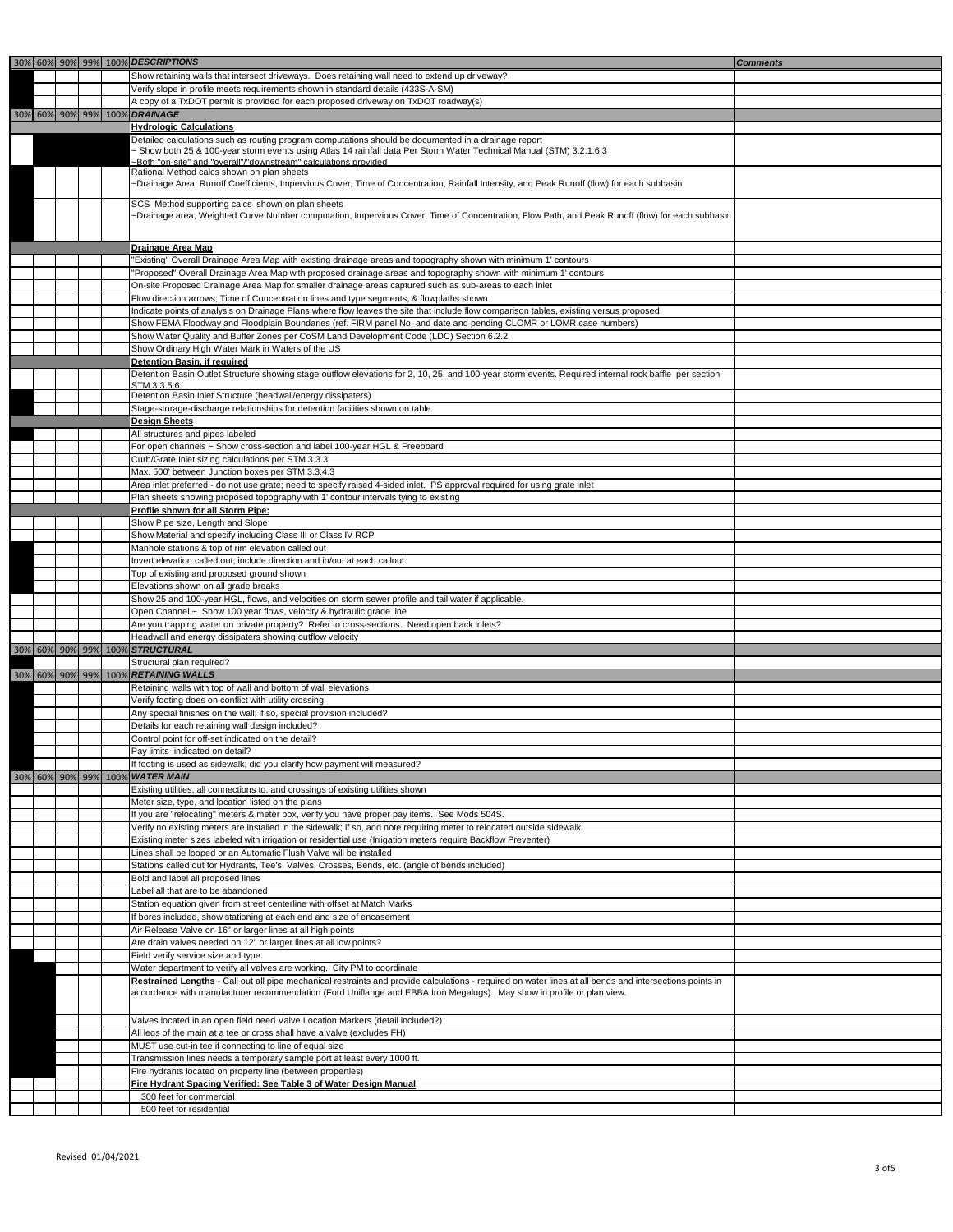Revised 01/04/2021

|  |  | 30% 60% 90% 99% 100% DESCRIPTIONS<br><b>Comments</b>                                                                                                                                                                                                                               |
|--|--|------------------------------------------------------------------------------------------------------------------------------------------------------------------------------------------------------------------------------------------------------------------------------------|
|  |  | Profile shown for all lines 12" and larger:                                                                                                                                                                                                                                        |
|  |  | Top of existing and proposed ground shown                                                                                                                                                                                                                                          |
|  |  | Crossing shown of existing and proposed utilities                                                                                                                                                                                                                                  |
|  |  | Size, slope, and class of pipe labeled and shown on profile                                                                                                                                                                                                                        |
|  |  | Elevations shown on all grade breaks                                                                                                                                                                                                                                               |
|  |  | 30% 60% 90% 99% 100% WASTEWATER MAIN                                                                                                                                                                                                                                               |
|  |  | Wastewater Main (8"-12") to be SDR 26, minimum 8" diameter, 150 PSI Pressure Rating (Do Not Specify ASTM 3034; only ASTM 2241) See SPL                                                                                                                                             |
|  |  | <b>WW-227E</b>                                                                                                                                                                                                                                                                     |
|  |  | Wastewater Main 15" to be SDR 26, 115 PSI Pressure Rating (ASTM 3034) See SPL WW-227                                                                                                                                                                                               |
|  |  | Wastewater Main 18" & Larger to be 115 PSI Pressure Rating (ASTM F 679) See SPL WW-227A                                                                                                                                                                                            |
|  |  | Wastewater Lateral (Service) to be replaced to property line with new cleanout per detail                                                                                                                                                                                          |
|  |  | Check location of cleanout boxes (Not in sidewalk or driveway)                                                                                                                                                                                                                     |
|  |  | Service laterals are not permitted on lines 15" or larger. MH required for laterals on 15" and larger.                                                                                                                                                                             |
|  |  | Show existing utilities, all connections, and crossings                                                                                                                                                                                                                            |
|  |  | Station equation given from street centerline with offset at Match Marks                                                                                                                                                                                                           |
|  |  | Manhole Ring and Cover; do you need to specify bolt down if needed - Detail included<br>Any existing wastewater sample ports within project limits? Check with PM if needed.                                                                                                       |
|  |  | Stub-out past paving from last manhole if future project planned                                                                                                                                                                                                                   |
|  |  | If tying into existing manhole, include pay item                                                                                                                                                                                                                                   |
|  |  | Flow arrows in plan view                                                                                                                                                                                                                                                           |
|  |  | Bold and label all proposed lines                                                                                                                                                                                                                                                  |
|  |  | Label all lines that are to be abandoned                                                                                                                                                                                                                                           |
|  |  | Manholes located in an open field need location markers (detail included?)                                                                                                                                                                                                         |
|  |  | Maximum Manhole spacing of 500'                                                                                                                                                                                                                                                    |
|  |  | Manhole Vent Detail - only for manholes outside of pavement and when several watertight MH are installed; if vent needed for manhole in pavement,                                                                                                                                  |
|  |  | need to revise detail with bollards, possible easement area for vent, etc. Max unvented length of main is 1500 feet                                                                                                                                                                |
|  |  | By-pass pumping required? If yes, include pay item.                                                                                                                                                                                                                                |
|  |  | Profile shown for all lines:                                                                                                                                                                                                                                                       |
|  |  | Profile - Show Pipe size, material, Length and slope                                                                                                                                                                                                                               |
|  |  | Manhole stations & top of rim elevation called out<br>Invert elevation called out; include Direction and In/Out at each callout.                                                                                                                                                   |
|  |  | Top of existing and proposed ground shown                                                                                                                                                                                                                                          |
|  |  | Elevations shown on all grade breaks                                                                                                                                                                                                                                               |
|  |  | If bores, show stationing and size of encasement at each end                                                                                                                                                                                                                       |
|  |  | Capacity and velocity shown for peak wet weather flow shown in profile per section 1.5 Determination of Pipe Size and Slope of the wastewater                                                                                                                                      |
|  |  | design manual                                                                                                                                                                                                                                                                      |
|  |  | Flow rate and velocity for peak dry weather flow in pipes less than 18" shown in profile                                                                                                                                                                                           |
|  |  | Line sizing calculations submitted and approved. Use Flows from Master Plan.                                                                                                                                                                                                       |
|  |  | Drop manhole required where incoming pipe invert is more than 24" higher than outgoing pipe invert (Verify large diameter drops will fit). External drop<br>manhole is standard                                                                                                    |
|  |  | If requesting internal drop MH; have you received COSM approval?                                                                                                                                                                                                                   |
|  |  | 30% 60% 90% 99% 100% FORCE MAIN                                                                                                                                                                                                                                                    |
|  |  | Existing utilities, all connections to, and crossings of existing utilities shown                                                                                                                                                                                                  |
|  |  | Bold and label all proposed lines                                                                                                                                                                                                                                                  |
|  |  | Label all that are to be abandoned                                                                                                                                                                                                                                                 |
|  |  | Station equation given from street centerline with offset                                                                                                                                                                                                                          |
|  |  | If bores included, show stationing at each end and size of encasement                                                                                                                                                                                                              |
|  |  | Air Release/Vacuum Valve locations required per AWWA M51, most current edition                                                                                                                                                                                                     |
|  |  | Restrained Lengths - Call out all pipe mechanical restraints and provide calculations - required on water lines at all bends and intersections points in<br>accordance with manufacturer recommendation (Ford Uniflange and EBBA Iron Megalugs). May show in profile or plan view. |
|  |  | Valves located in an open field need Valve Location Markers (detail included?)                                                                                                                                                                                                     |
|  |  | Force Main Valve required by TCEQ?                                                                                                                                                                                                                                                 |
|  |  | Profile shown for all lines:                                                                                                                                                                                                                                                       |
|  |  | Top of existing and proposed ground shown                                                                                                                                                                                                                                          |
|  |  | Crossing shown of existing and proposed utilities                                                                                                                                                                                                                                  |
|  |  | Size, slope, and class of pipe labeled and shown on profile                                                                                                                                                                                                                        |
|  |  | Elevations shown on all grade breaks                                                                                                                                                                                                                                               |
|  |  | 30% 60% 90% 99% 100% RECLAIMED WATER                                                                                                                                                                                                                                               |
|  |  | Existing utilities, all connections to, and crossings of existing utilities shown                                                                                                                                                                                                  |
|  |  | Bold and label all proposed lines<br>Label all that are to be abandoned                                                                                                                                                                                                            |
|  |  | Station equation given from street centerline with offset                                                                                                                                                                                                                          |
|  |  | If bores included, show stationing at each end and size of encasement                                                                                                                                                                                                              |
|  |  | Air Release/Vacuum Valve required?                                                                                                                                                                                                                                                 |
|  |  | Restrained Lengths - Call out all pipe mechanical restraints and provide calculations - required on water lines at all bends and intersections points in                                                                                                                           |
|  |  | accordance with manufacturer recommendation (Ford Uniflange and EBBA Iron Megalugs). May show in profile or plan view.                                                                                                                                                             |
|  |  | Valves located in an open field need Valve Location Markers (detail included?)                                                                                                                                                                                                     |
|  |  | Valves spaced per Water Design Manual?                                                                                                                                                                                                                                             |
|  |  | Profile shown for all lines 12" and larger:                                                                                                                                                                                                                                        |
|  |  | Top of existing and proposed ground shown                                                                                                                                                                                                                                          |
|  |  | Crossing shown of existing and proposed utilities                                                                                                                                                                                                                                  |
|  |  | Size, slope, and class of pipe labeled and shown on profile<br>Elevations shown on all grade breaks                                                                                                                                                                                |
|  |  | 30% 60% 90% 99% 100% LIFT STATIONS                                                                                                                                                                                                                                                 |
|  |  | Follows COSM Design Criteria Manual on COSM website                                                                                                                                                                                                                                |
|  |  | Pump specification                                                                                                                                                                                                                                                                 |
|  |  | Pump & Guiderail Installation Details                                                                                                                                                                                                                                              |
|  |  | Site Plan                                                                                                                                                                                                                                                                          |
|  |  | Erosion Control Plan account for work in Lift Station?                                                                                                                                                                                                                             |
|  |  | <b>Odor Control Analysis</b>                                                                                                                                                                                                                                                       |
|  |  | <b>Power Supply Analysis</b>                                                                                                                                                                                                                                                       |
|  |  | Wet & Dry Flow Analysis                                                                                                                                                                                                                                                            |
|  |  | Bid item for SCADA equipment from COSM supplier (coordinate with Bruce Noel)<br>Comments received from PS Lift Station Maintenance Team (coordinate with Bruce Noel)                                                                                                               |
|  |  |                                                                                                                                                                                                                                                                                    |